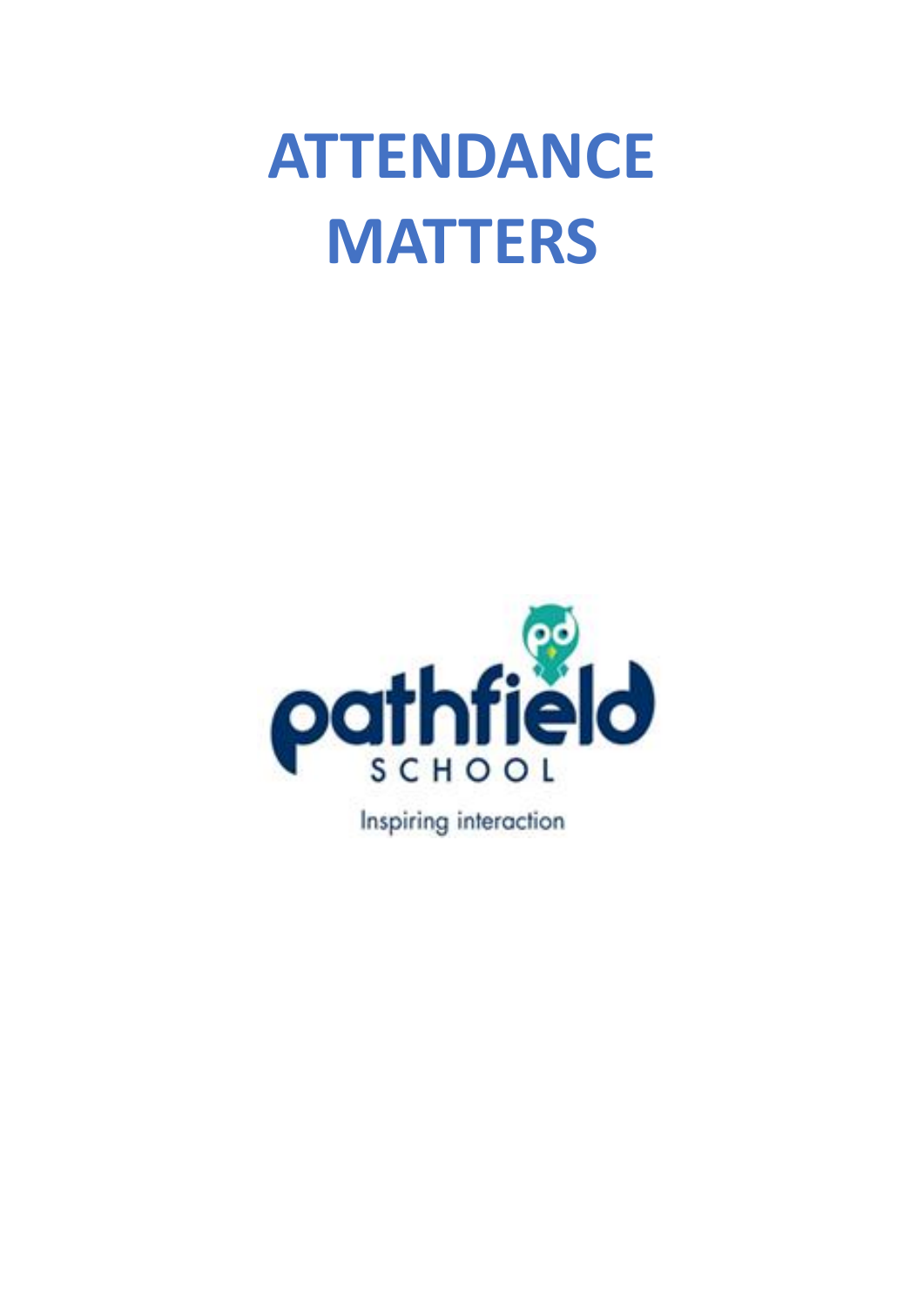## **INFORMATION & ADVICE ON ATTENDANCE**

This leaflet provides information and advice on attendance for parents. Our full attendance policy can be found at <https://www.pathfield.devon.sch.uk/about/policies-documents/>

## **Why Attendance Matters**

Regular attendance helps students to make good progress and enjoy learning. We consider pupil attendance to be the joint responsibility of parents/carers and the schools. Being at school is a very important part of any young person's life. It enables them to learn, to make friends and to gain the knowledge and skills that will prepare them for a successful adult life. School and parents/carers are partners in making this happen. As parents/carers it is your responsibility to make sure that your child makes the most of this opportunity by ensuring a high level of attendance is maintained.

The school is required by law to record and publish rates of absence to include unauthorised absence. It is therefore imperative that registers are accurately marked and unexplained absences are investigated.



## **What Constitutes Good Attendance?**

#### Persistent Absence/Suspicious Absence

If attendance is persistent or suspicious, contact will be made with parents/carers outlining the importance of good attendance and offering support. Attendance is monitored and if attendance dips below the thresholds the necessary protocols will be followed.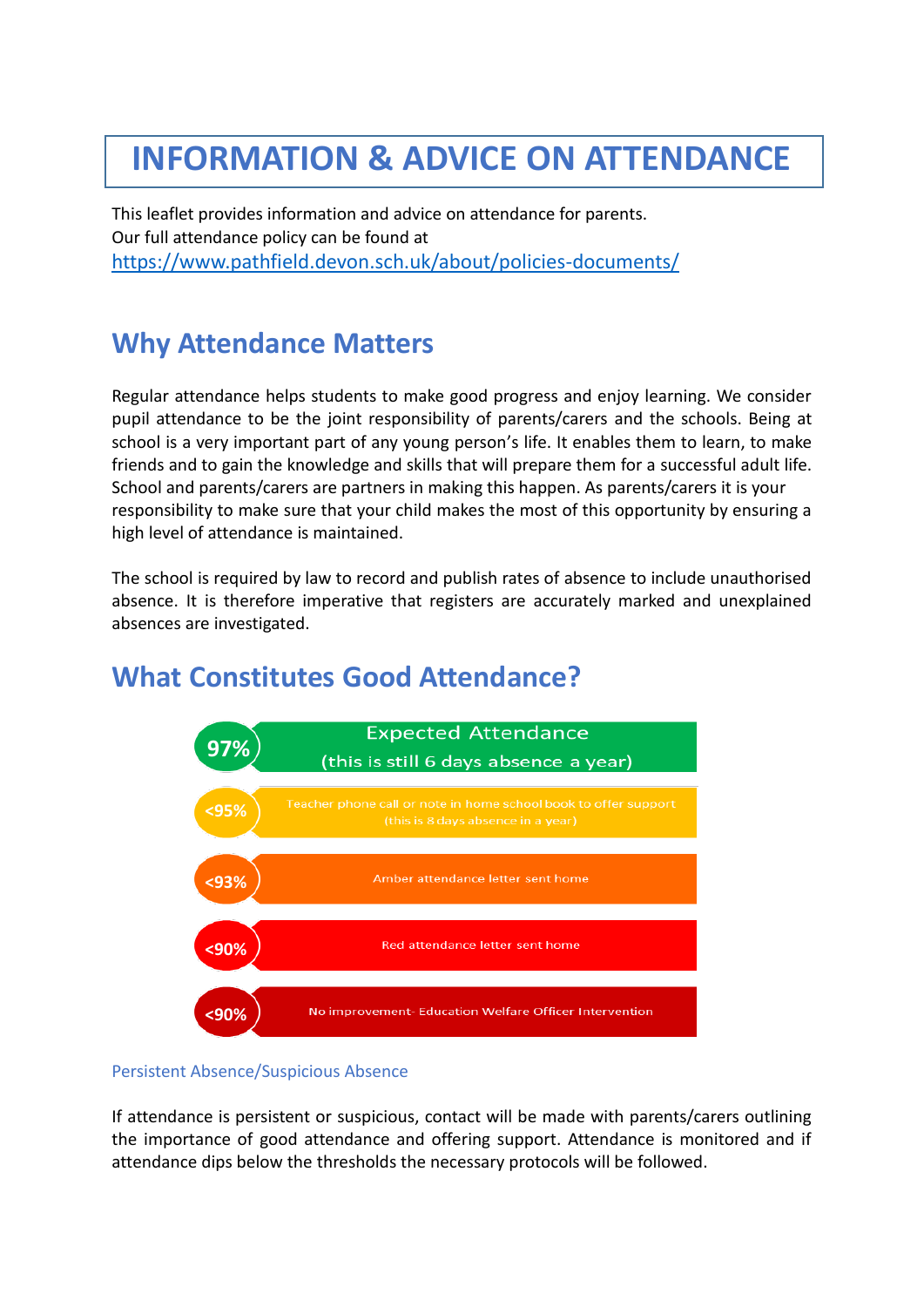### **Authorised & Unauthorised Absences**

The law states that the Headteacher can authorise absence in exceptional circumstances and that this must be sought in advance of the proposed absence using the S2 Form. Parents should ensure that they know whether the absence will be authorised or not before they go away as an unauthorised absence will likely result in a penalty notice or a court summons being issued to each parent for each pupil affected. It is therefore recommended that this completed form is sent into the school at least three school weeks before the intended absence.

PARENTS SHOULD NOTE THAT ONLY ONE PENALTY NOTICE PER PARENT PER CHILD WILL NORMALLY BE ISSUED WITHIN A TWO YEAR PERIOD. A second 'offence' within a two year period will be referred straight to court.





#### Holidays in Term Time

School holiday dates are published well in advance and parents are expected to plan and take family holidays at this time so as not to disrupt their children's education. In exceptional circumstances the Headteacher as the discretion to authorise leave in term time but parents should be aware that this is not a legal entitlement.

With only 190 statutory school days in the school year, this means there are 175 days (weekends and school holidays) left for family visits, non-urgent medical/dental appointments, holidays etc.

The Education (Pupil Registration) (England) (Amendment) Regulations 2013, which became law 1 September 2013, states that Headteachers may not grant leave of absence during term time unless there are exceptional circumstances.